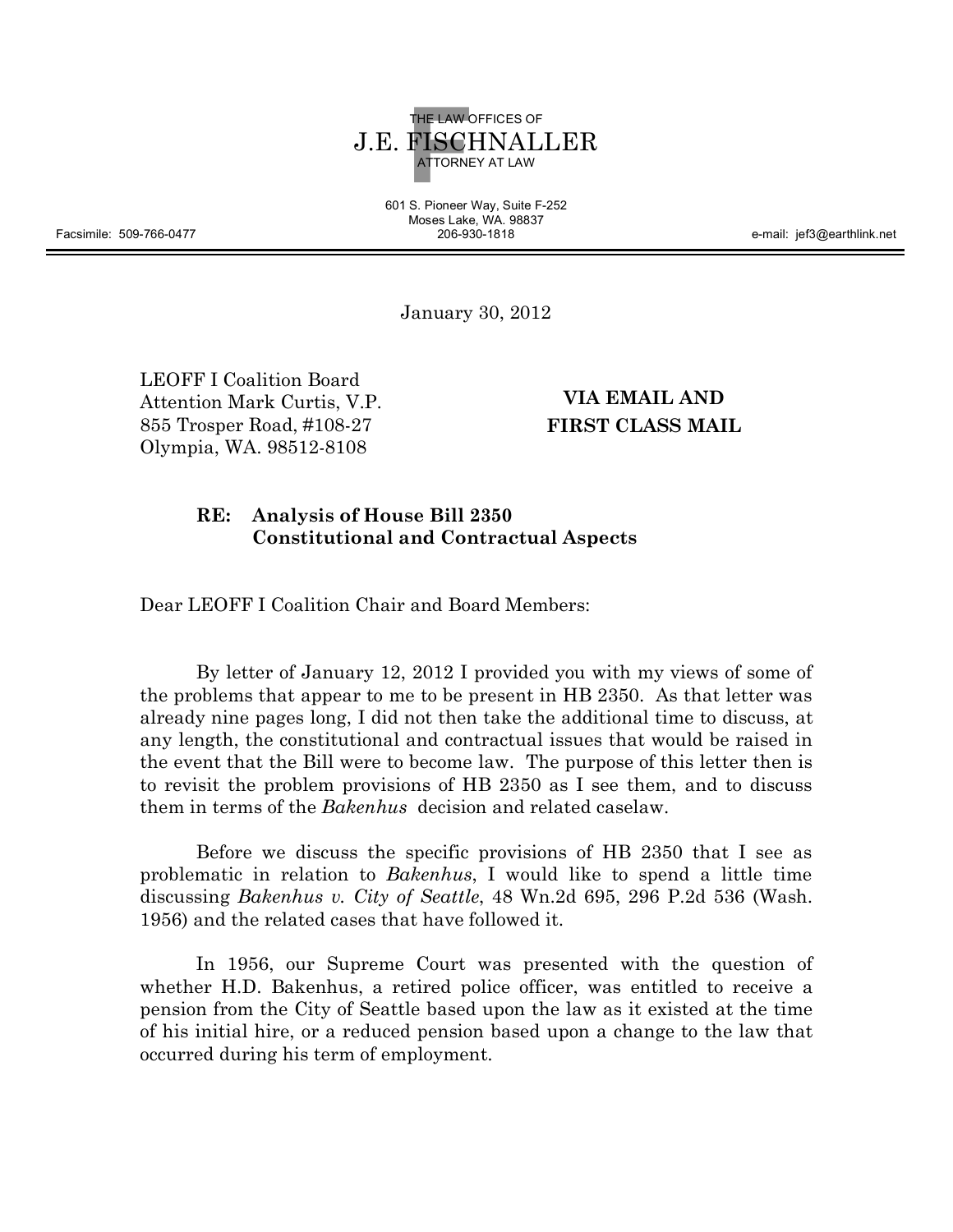At the time that the Court considered the issue, the majority of states in this country that had considered that same issue or similar issue had held that the amount of an employee's pension was determined by the laws in effect at the time of retirement. They believed that the employee who continued to work beyond the change in the law should be presumed to have agreed to the change and was, therefore, bound by it.

A very small minority of the states, including California, which has a similar constitution as our own, held that a contract is created at the time of initial employment, and that it is that contract which controls the amount of an employee's pension.

The *Bakenhus* Court, after considering numerous cases from both the minority and the majority view of the issue, sided with the minority view, holding that: "In this state, a pension granted to a public employee is not a gratuity but is deferred compensation for services rendered." This was not a unanimous decision, however. Justice Hill, a highly thought of justice of his time, filed a dissenting opinion taking the position that by continuing his employment beyond the date of the change in the pension law, Bakenhus acquiesced in the change, and that such acquiescence constituted an agreement to the change and acceptance of the reduced pension. Chief Justice Hamley joined in the dissenting opinion. The decision is, therefore, only a seven to two decision, but still the law of the land today.

The Bakenhus Court did not hold that no pension provisions can ever be changed to the disadvantage of a pensioner. The Court qualified its decision by further holding:

(While) the employee who accepts a job to which a pension plan is applicable contracts for a substantial pension and is entitled to receive the same when he has fulfilled the prescribed conditions. His pension rights may be modified prior to retirement, but only for the purpose of keeping the pension system flexible and maintaining its integrity. (Emphasis added).

Our Supreme Court cited, with approval, the consolidated cases of Allen v. City of Long Beach and Alger v. City of Long Beach, Cal.1955, 287 P.2d 765, 767, which held that: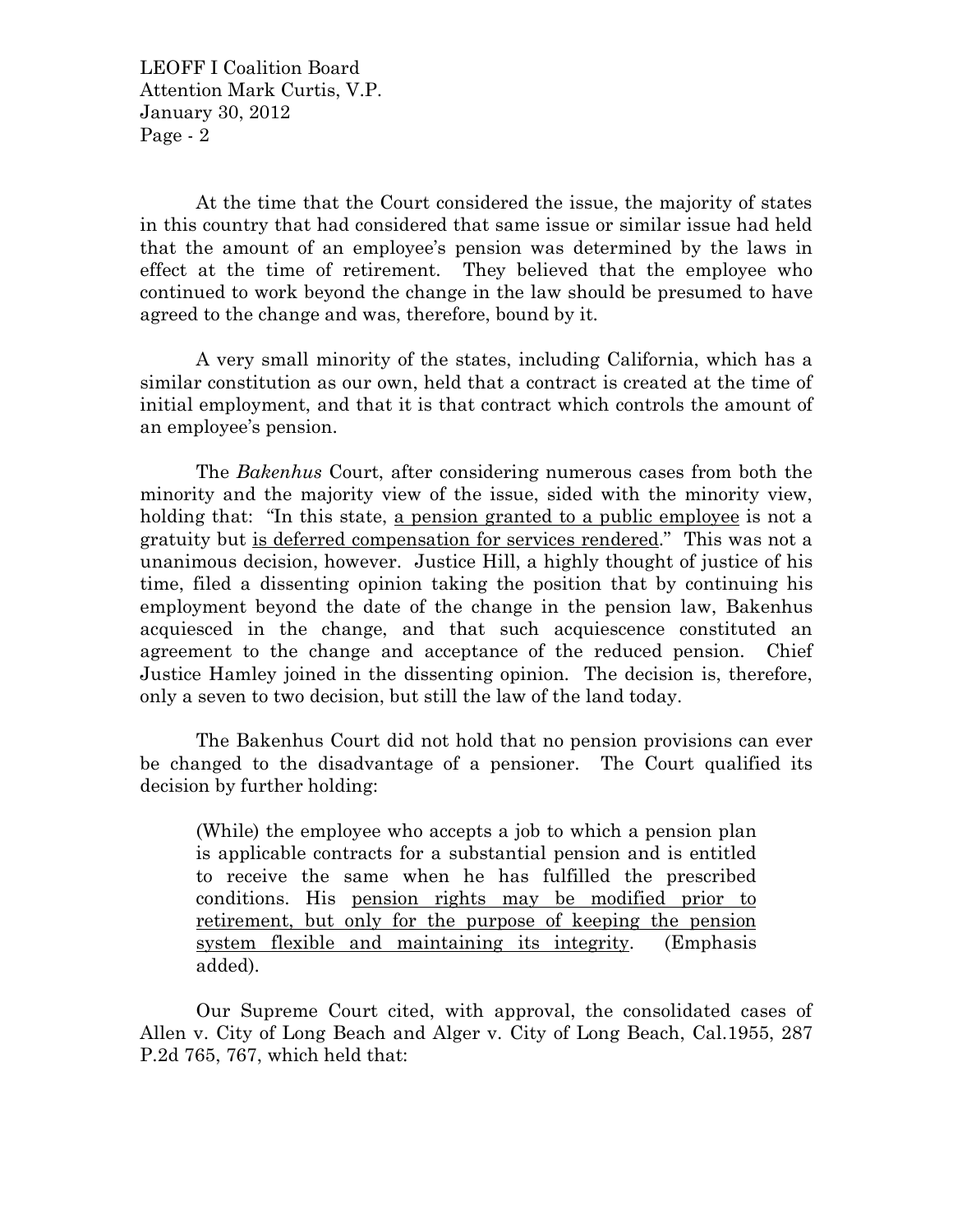> An employee's vested contractual pension rights may be modified prior to retirement for the purpose of keeping a pension system flexible to permit adjustments in accord with changing conditions and at the same time maintain the integrity of the system. Such modifications must be reasonable, and it is for the courts to determine upon the facts of each case what constitutes a permissible change. To be sustained as reasonable, alterations of employees' pension rights must bear some material relation to the theory of a pension system and its successful operation, and changes in a pension plan which result in disadvantage to employee should be accompanied by comparable new advantages. (Emphasis added).

Only three years after *Bakenhus*, In *Dailey v. Seattle,* 54 Wash.2d 733, 738, 344 P.2d 718, 721 (1959), our Supreme Court held that:

Members of a public pension system "will be presumed to have acquiesced in legislative modifications that do not unreasonably reduce or impair existing pension rights; or, stated positively, if the modifications are reasonable and equitable." We further stated in Dailey, at pages 738-39, 344 P.2d at page 721: That an act of the legislature, making a change in pension rights, will be weighed against pre-existing rights in each individual case to determine whether it is reasonable and equitable. If the over-all result is reasonable and equitable, the employees (prospective pensioners) will be presumed to have acquiesced in the modifications; if the over-all result is not reasonable and equitable, there will be no such presumption. (Emphasis added).

Approximately five years after *Dailey*, In Tembruell v. Seattle, 64 Wash.2d 503, 506, 392 P.2d 453, 455 (1964), the Court clarified the *Bakenhus* decision and provided some guidelines for determining whether a pension law change which adversely affects pensioners rights will be allowed under the *Bakenhus* rule. The Court held that:

Pension rights thus vesting from the inception become a property right and may not be divested except for reasons of the most compelling force. What are these "reasons of the most compelling force"? They must be (1) for the purpose of keeping the pension system flexible (Bakenhus v. Seattle, supra ); and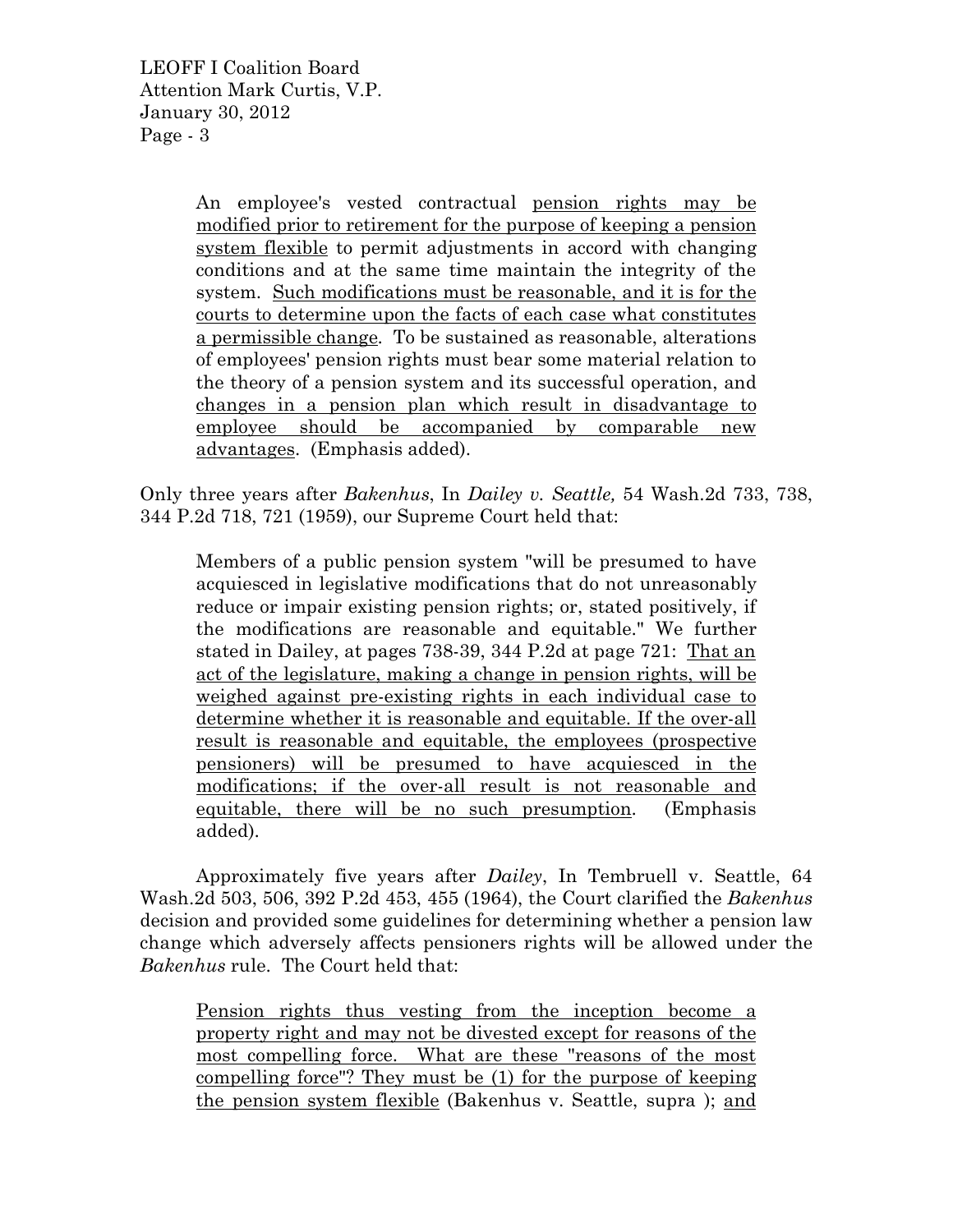(2) for the maintenance of the integrity of the system. Bakenhus v. Seattle, supra. We have further held that any change must be equitable to the employee or, put another way, any change which results in a disadvantage to the employee must be accompanied by comparable new advantages. See Bakenhus v. Seattle, supra, and Eisenbacher v. Tacoma, supra. (Emphasis added).

In the case of *Vallet v. City of Seattle*, 77 Wn.2d 12, 459 P.2d 407 (Wash. 1969) our Supreme Court took the opportunity to summarize the then current state of the law, quoting, in part, from *Dailey v. Seattle,* stating that The substance of our holdings is:

1. That employees who accept employment to which pension plans are applicable contract thereby for a substantial pension, and are entitled to receive the same when they have fulfilled the prescribed conditions. (Emphasis added).

2. That employees (prospective pensioners) will be presumed to have acquiesced in legislative modifications that do not unreasonably reduce or impair existing pension rights; or, stated positively, if the modifications are reasonable and equitable. (Emphasis added).

3. That an act of the legislature, making a change in pension rights, will be weighed against pre-existing rights in each individual case to determine whether it is reasonable and equitable. If the over-all result is reasonable and equitable, the employees (prospective pensioners) will be presumed to have acquiesced in the modifications; if the over-all result is not reasonable and equitable, there will be no such presumption. (Emphasis added).

Where the modifications in a pension plan are reasonable and equitable, they are considered under the foregoing cases to be constitutional. In such cases, a pensioner's rights will be determined by the latest act which can be constitutionally applied to him. Dailey v. Seattle, Supra; Eisenbacher v. Tacoma, 53 Wash.2d 280, 333 P.2d 642 (1958); Letterman v. Tacoma, 53 Wash.2d 294, 333 P.2d 650 (1958). (Emphasis added).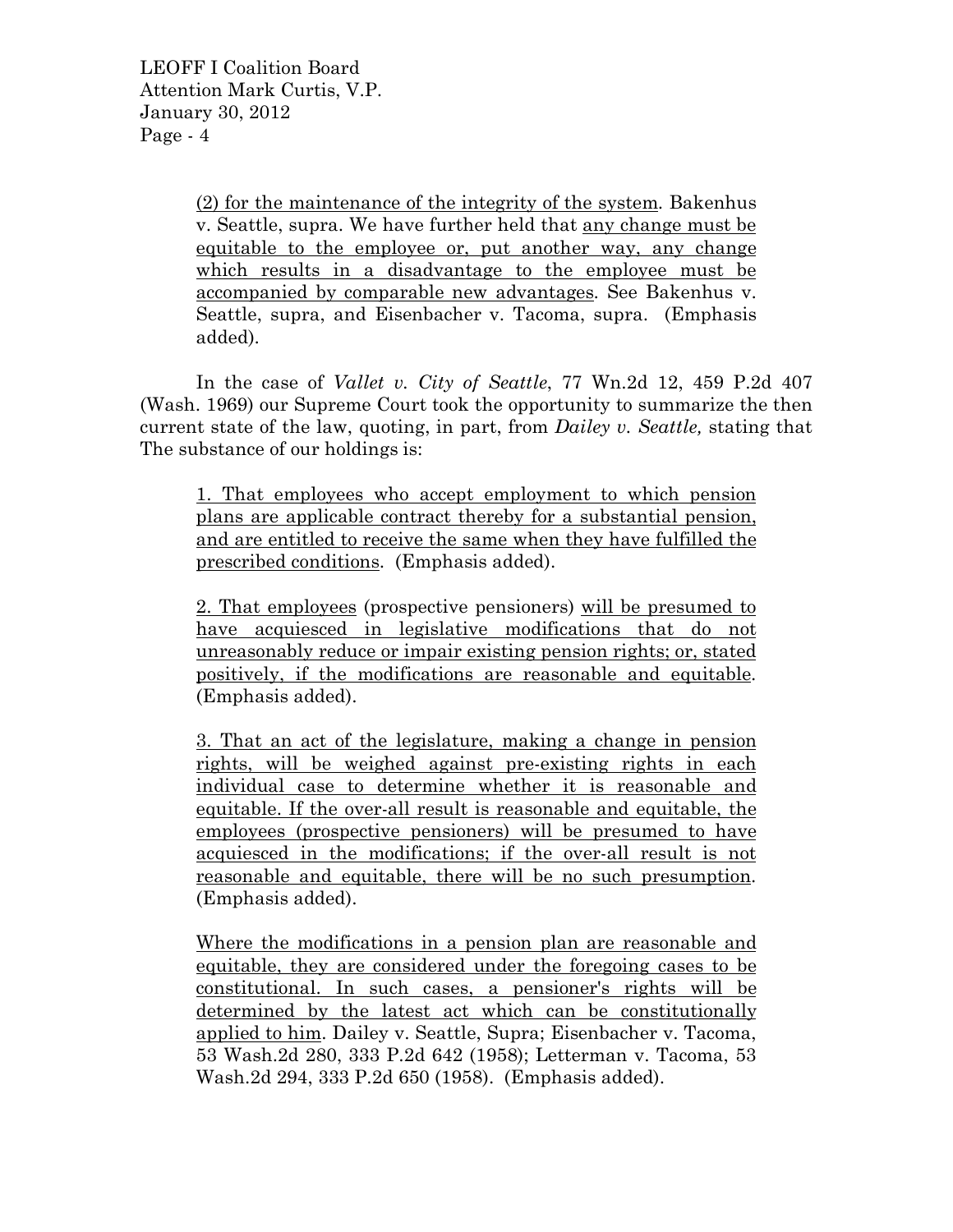> From the foregoing decisions, it is evident that a pension plan can be modified by the legislature, after its enactment, where the modifications are reasonable and equitable. Where the changes are reasonable and equitable, the pensioner will be presumed to have acquiesced in the modification. The modifications then become the law and are constitutional as to the pensioner's retirement rights. In such cases, the pensioner derives his right to a pension from the latest law and he must retire thereunder. (Emphasis added).

Finally, we come to the case of *Bates v. City of Richland*, 112 Wn.App. 919, 51 P.3d 816 (Wash.App. Div. 3 2002). This case explains that pension rights constitute property rights which are protected from governmental impairment by both the Federal and State Constitutions. The Court explained it this way:

In Washington, pension rights are contractual rights that vest at the beginning of the employment relationship. *Bakenhus v. City of Seattle,* 48 Wash.2d 695, 700, (1956). Pension rights vesting from the inception of employment become property rights and may not be divested unless the changes are equitable to the employee or are necessary to maintain the flexibility and integrity of the pension system. *Eagan v. Spellman,* 90 Wash.2d 248, 256, (1978) (citing *Bakenhus,* 48 Wash.2d at 701,). Article I, section 23 of the Washington Constitution and article I, section 10 of the United States Constitution prohibit any form of legislative action impairing existing obligations. *Washington Fed'n of State Employees v. State,* 127 Wash.2d 544, 560, (1995). The prohibition against any impairment of contract is not absolute and the court uses a three-part test to determine if there has been an impairment of public contract: (1) is there a contractual relationship; (2) does the legislative action substantially impair the contractual relationship; and (3) if there is substantial impairment, is it reasonable and necessary to serve a legislative purpose. *Id.* at 561, (citing *Tyrpak v. Daniels,* 124 Wash.2d 146, 151-52, (1994)). (Emphasis added).

I do apologize for the lengthy discourse on *Bakenhus* and the subsequent cases that have helped to explain it; but if we are to analyze HB 2350 in terms of *Bakenhus*, we should have a good understanding of exactly what safeguards *Bakenhus*, affords us as well as what it does not do. With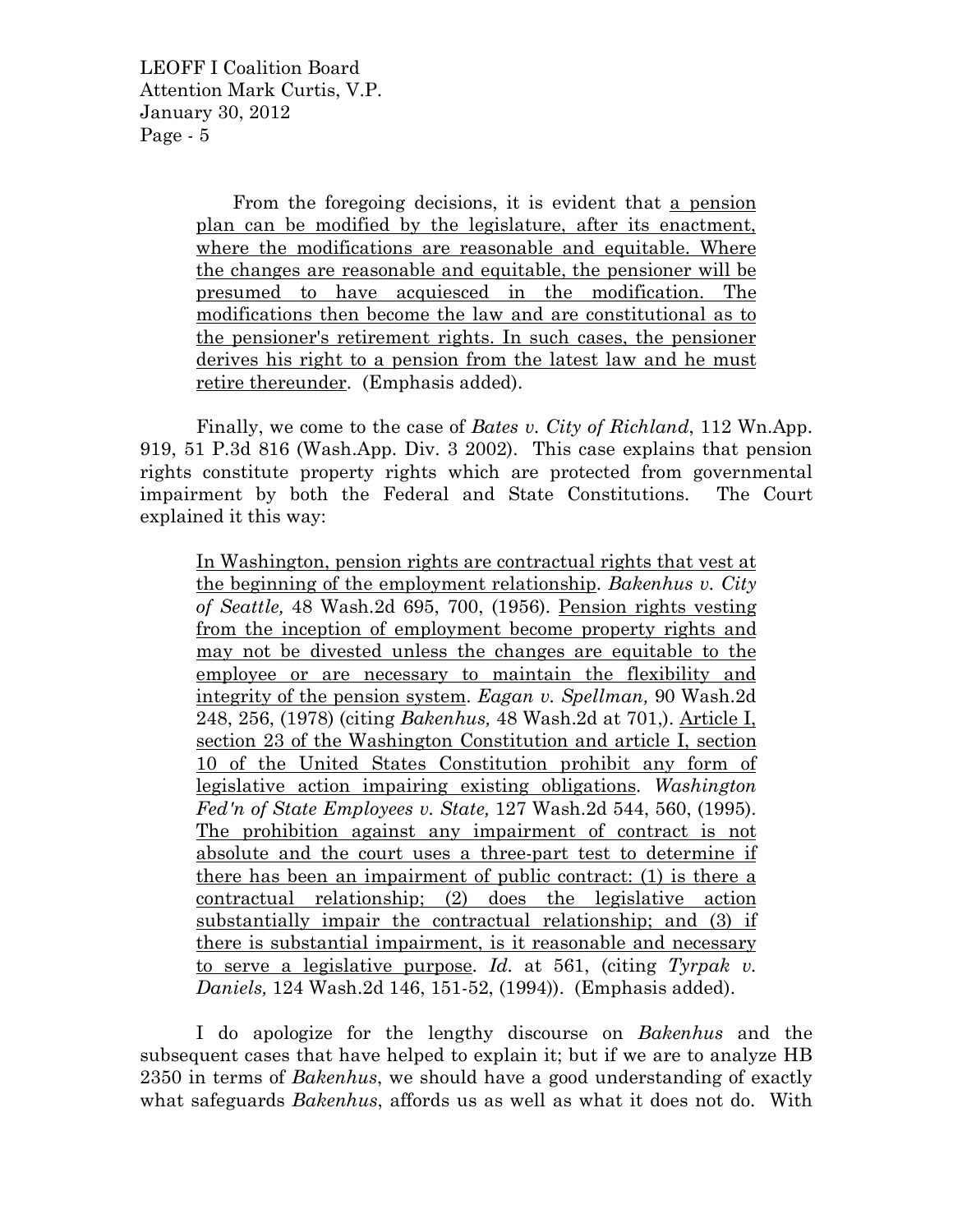this background let us take a look at the most troubling provision of HB 2350 to see if they are likely to pass the *Bakenhus* test as modified and explained by subsequent caselaw.

## **SECTION 5**

As you know, LEOFF I members receive medical benefits from two sources under the Act. The first is RCW 41.26.030(19) which enumerates a laundry list of healthcare services which are mandatory in nature, and are clearly contractual, and therefore, come under the protection of *Bakenhus v. City of Seattle*. The second source of healthcare benefits enjoyed by LEOFF I members is the designation of additional medical services by local Disability Boards. These additional medical services are made available by Disability Boards through RCW 41.26.150(1)(b) and may be regulated and controlled by the Disability Board having jurisdiction over the particular LEOFF I member. Because local Disability Boards may either increase or decrease these RCW  $41.26.150(1)(b)$  benefits, I do not believe that they can be considered to be contractual in nature.

Local Disability Boards have had the power to increase or decrease such benefits since the inception of the LEOFF act. As a result, any of these RCW 41.26.150(1)(b) benefits may be taken away from LEOFF I members without violating the principles said down by *Bakenhus* and subsequent cases. This does not mean, however, that the Legislature may divest LEOFF I members of their healthcare benefits, in the manner suggested by Section 5 of HB 2350

The right of LEOFF I members to have their healthcare needs and benefits decided and regulated by the local Disability Board under whose jurisdiction they fall, I do believe to be a contractual element; and, as such, it may not be infringed in the manner suggested by Section 5 of HB 2350. This is a substantial right accorded LEOFF I members by the Act, and the Bill offers no *quid pro quo* for divesting LEOFF I members of the right to have local Disability Boards determine and regulate their healthcare benefits. Thus Section 5 of HB 2350, in so far as it places healthcare decisions regarding LEOFF I members in the new Board of Trustees, fails the test that the modifications must be reasonable and equitable. As a result, at least that portion of Section 5 violates *Bakenhus* and would constitute violations of Article I, section 23 of the Washington Constitution and article I, section 10 of the United States Constitution.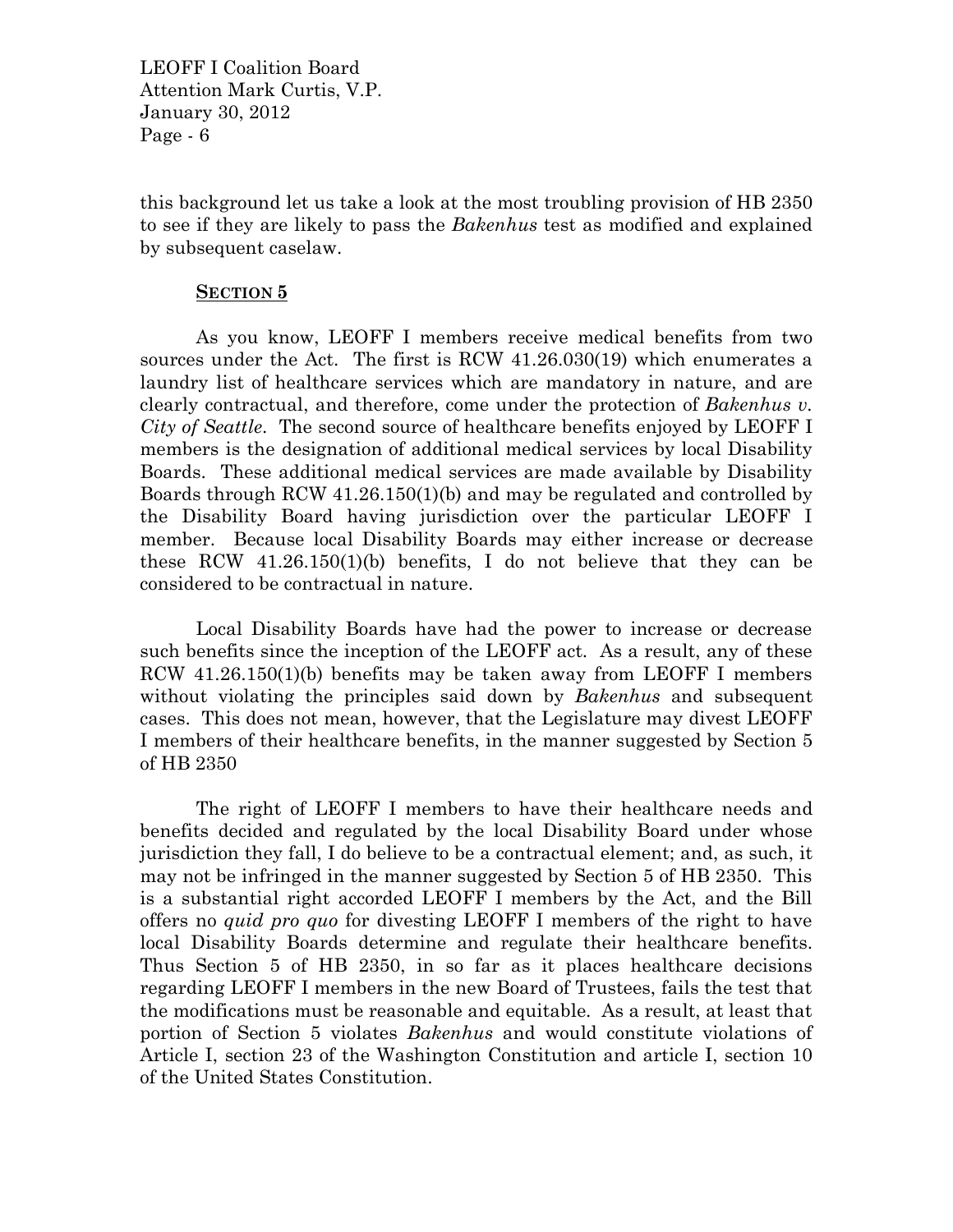#### **SECTION 6**

Please see my letter of January 12, 2012 for a more complete explanation of the problems that I see in Section 6 of HB 2350; but to the extent that the Bill purports to make contractual those benefits in existence on July 1, 2003 it would constitute a benefit for LEOFF I members, because this would appear to include those healthcare benefits provided by local LEOFF I Disability Boards that were in effect on July 1, 2003. The problem with this section is, of course, that it defines all subsequent healthcare benefits granted pursuant to RCW 41.26.150(1)(b) as "increased benefits." Such benefits, as we will see later in the Bill, can be taken away, modified, or may require contributions by members to be continued.

Everything I said concerning Section 5, above, holds true for this portion of the Bill, as well. In my view, the question with regard to whether or not Section 6 of HB 2350 satisfies the three part test enumerated by the caselaw comes down to whether or not the changes are equitable to the employee or are necessary to maintain the flexibility and integrity of the pension system. In other words, is the benefit gained by the Section's guarantee of the healthcare benefits in existence on July 1, 2003 a fair and equitable exchange for the loss of those healthcare benefits that were granted subsequent to July 1, 2003.

This change in existing pension law is certainly not required to maintain the flexibility and integrity of the pension system, and I do not believe that a case can be made for the proposition that these changes are equitable to LEOFF I members. After all, LEOFF I members were already entitled to the healthcare benefits that were in existence on July 1, 2003. I believe we could show that, in almost every case, local Disability Boards have increased rather than diminished healthcare benefits since July 1, 2003. Although this could be a close question, I believe that so much of Section 6 as seeks to divest local Disability Boards of the right to regulate what the Bill calls "increased benefits" in favor of regulation by the new Board of Trustees is unconstitutional and violative of the rule in *Bakenhus*.

## **SECTIONS 7 AND 9**

Sections 7 and 9 would appear to eliminate local Disability Boards by transferring virtually all of their powers to the new Board of Trustees. This would divest the members of the right to have their own local Disability Board regulate healthcare benefits. I consider this right to be a substantive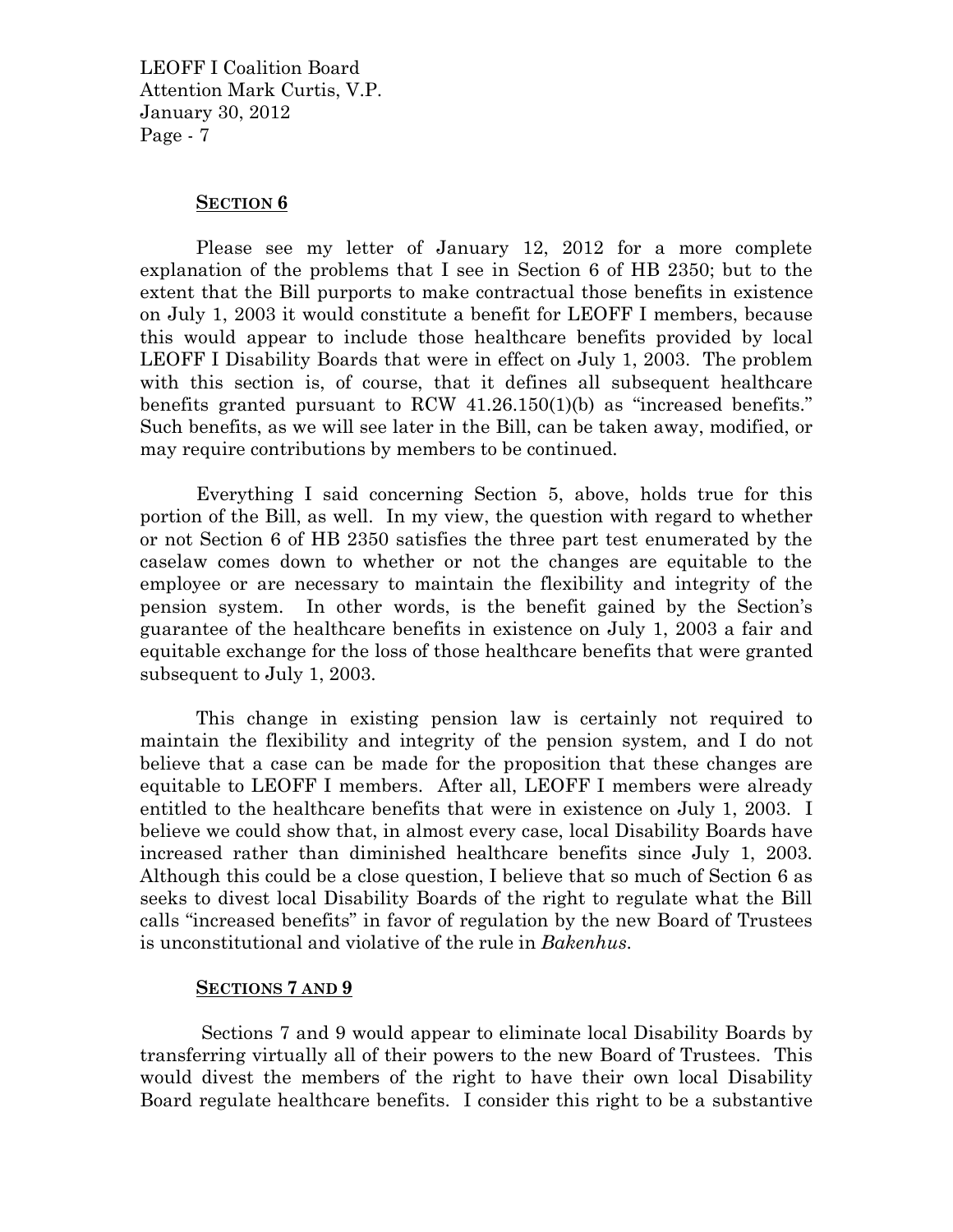right, and the substitution of the new Board of Trustees for local Disability Boards is far from equitable for the members of the LEOFF I system. This is especially so when you consider the composition of the Board of Trustees envisioned by HB 2350. There is no requirement that even a single LEOFF I member be allowed to sit on that Board. Certainly the current relations between LEOFF I members and Plan 2 members is not likely to assure fair representation of the interests of LEOFF I members by the new Board of Trustees.

To the extent that these sections do away with local Disability Boards or reduce their power to regulate LEOFF I health and disability benefits, it is, I believe unconstitutional as an impairment of contractual rights and violative of *Bakenhus*. The comments that I made under Section 5, above, apply to these sections with equal force.

## **SECTION 10**

Section 10 of HB 2350 is unclear as to its intent. It may be read, without much strain, to require all LEOFF members, including those members who are presently LEOFF I, to pay a portion of the cost (up to 50%) of their "increased benefits." At least at the present time, it does not appear that such a co-pay is "necessary to maintain the flexibility and integrity of the pension system," and LEOFF I members do not appear to be receiving any comparable benefit in exchange for this potential detriment; and certainly this provision can not be said to be equitable to the LEOFF I employee. Thus I believe that it fails the three part test and would be an unconstitutional infringement of LEOFF I contract rights, violative of the *Bakenhus* rule, and contrary to both Article I, section 23 of the Washington Constitution and article I, section 10 of the United States Constitution.

## **SECTION 18**

While Section 18 may hold some problems for LEOFF I members in the future, I do not believe that it needs much discussion at this time.

## **SECTIONS 19**

Sections 19 of HB 2350 would seem to divest the Public Safety Subcommittee and the Select Committee on Pension Policy of their oversight of the Law Enforcement Officers and Fire Fighters Retirement System, in favor of to Board of Trustees as constituted by this Bill. This presents a